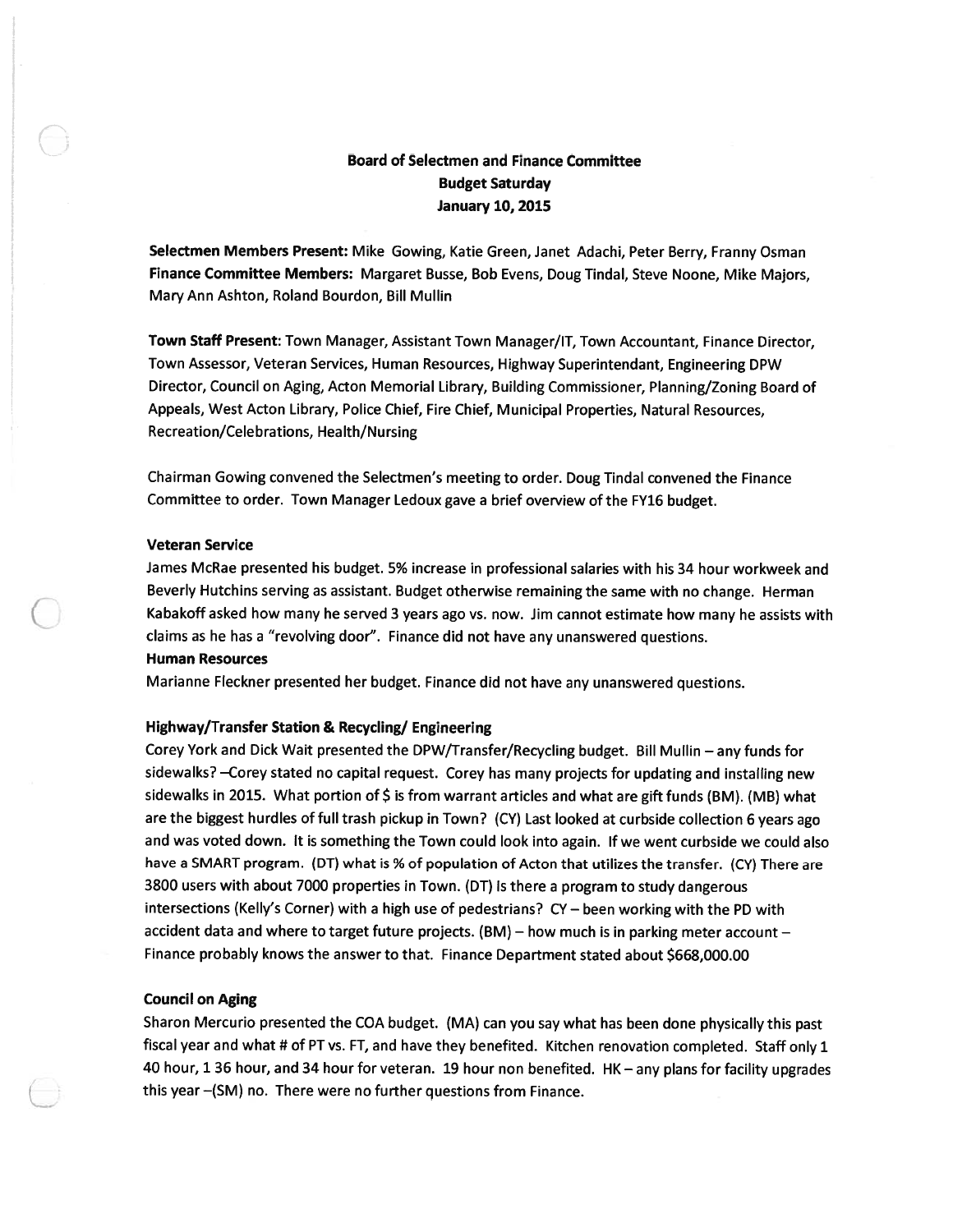### Acton Memorial Library

C

Marcia Rich presented the budget. Marcia addressed her increase in professional salaries. Worked with Marianne Fleckner to do <sup>a</sup> comparative study in salaries in other Towns to be competitive. (MAA) — have you seen <sup>a</sup> change in hard copy vs. digital. (MR) Digital has gone up more due to more people with tablet technology and more people are utilizing this. Minuteman has pu<sup>t</sup> 400,000 in Overdrive for ebooks. (MAA) Which proportion of staff id FT/PT. What will you be changing in the near future? (MR) 7 PT benefitted (1 36 hour PT). BM —8.51 increase in professional salaries.— (MR) One salary out of line was Director salary by about \$10,000 to \$14,000 for an increase. (BM) — Acton Memorial Library Foundation how much revenue do you ge<sup>t</sup> from them per year? (MR) We ge<sup>t</sup> 22-25,000 in suppor<sup>t</sup> from them. We <sup>g</sup>ive them invoices and they pay it. We also ge<sup>t</sup> books from it, and some programming. (BM) How much tax do they have on the balance sheet. (MR) They spend down . They do not have <sup>a</sup> live balance.

## Building

Frank Ramsbottom presented his budget. Not <sup>a</sup> lot of changes from last year budget. Transferred some of the salary to the building revolving fund. BM — how much is in the revolving fund? (FR) Around 186,000. (BM) Are we charging for too much for inspection fees if they go into the revolving fund? (FR) They go to pay the inspectors. (BM) Then we are charging too much for inspection. We paid out \$166,000 out of the revolving fund last year. (HK) — in contrast you collected that money up front, so \$199,000 collected last year — you have \$180,000 against liabilities of that somewhere. You owed inspectors in anticipation of an inspection. <sup>I</sup> would like to know who we owe money to? If that is the fact, we are overcharging our citizens. <sup>I</sup> just want to know we can account for the money collected up front and would like to see the reconciliation. (DT) — are we taking account of overhead? If the money collected is going to pay the inspectors and clerical, then we are not overcharging. (HK) — Town Manager said we can't charge more that the cost of the inspection.

Steve Noone suggested that Steve Barratt make <sup>a</sup> list of charges for building permits and reconciliation for future use.

## Planning/Zoning Board of Appeals

Roland Bartl presented the planning budget. (BM) Bruce Freeman Rail Trail - when will construction begin for that? (RB) Starting this year to next year. (BM) Where is going to be, it is up to the bidder. (RB) No Town money will be spen<sup>t</sup> in the intersections with the BFRT. No further questions from finance department.

## West Acton Library

Jennifer Friedman presented the WAL budget. Her budget is not changing from last year. No further questions from Finance Committee.

#### Town Manager/Commission on Disability

Steve Ledoux presented the Manager budget. He outlined the two new positions of Land Use Director and Economic Development Director that will fall under the TM budget and then will be stand alone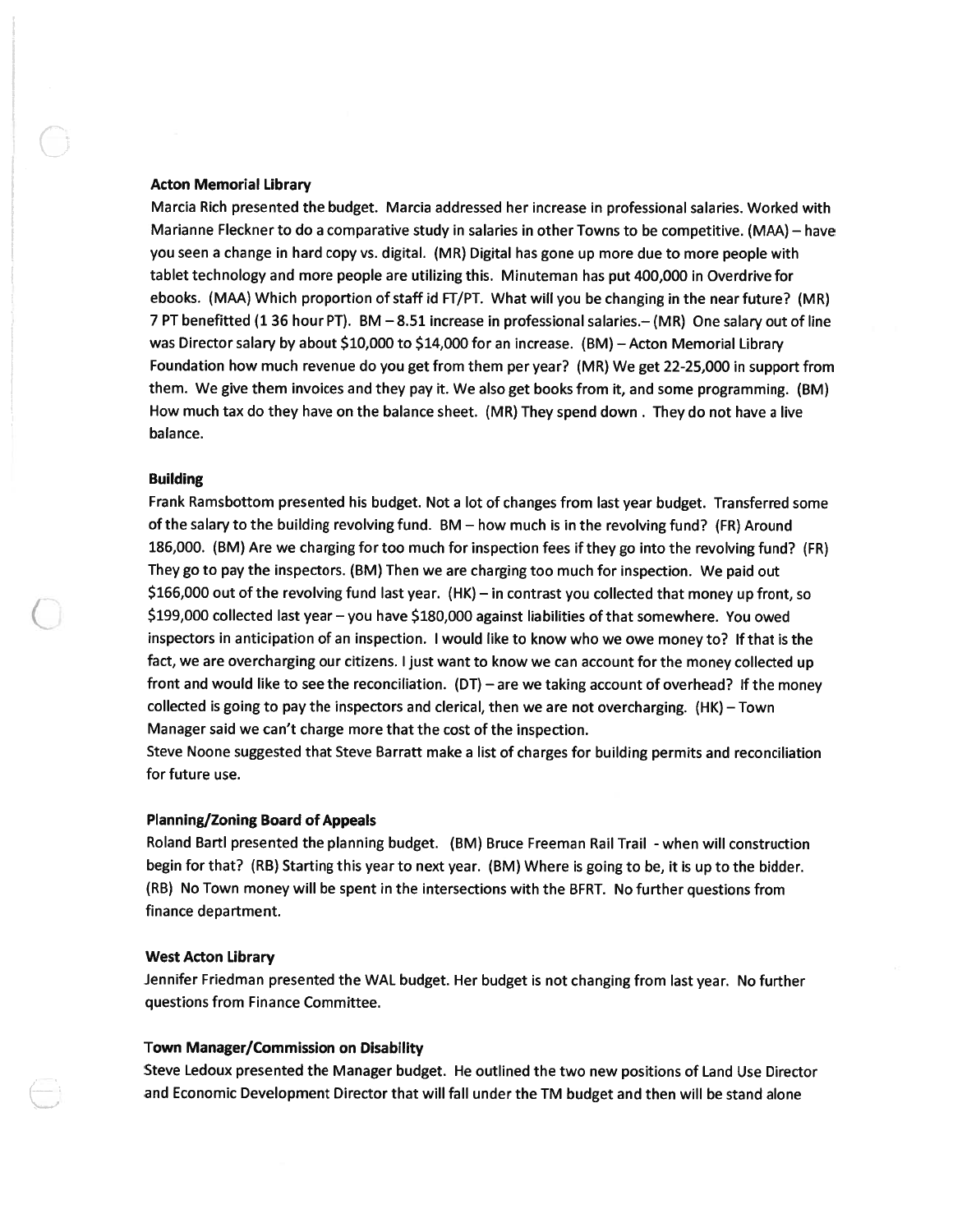once filled. Also, envisions the there will be one budget under Land Use falling under the position of Land Use Director. (MAA) have you thought ahead re-configuring the department head positions down the road since there will be <sup>a</sup> super director — Steve Ledoux stated yes.

(MAA) — Not convinced about the EDD position, would you think about it as <sup>a</sup> 3 year position to have <sup>a</sup> metric for evaluating the need for the position? Steve would be willing to look at that and track the efficiency of the position and the need. (HK) — suggested getting in touch with the EDD in Lowell — they are really active and repor<sup>t</sup> directly to the mayor to ge<sup>t</sup> an idea how they work.

Bob Evens spoke not in favor of the EDD and LUD positions. SN — supportive of the EDD position from <sup>a</sup> business perspective. No further questions from Finance Committee.

## Information Technology/Emergency Management

Mark Hald presented the IT/Emergency Management budget. (DT) — where do you see the Town in 5 years? (MH) — no capital fund this year. (MAA) — do you have any <sup>p</sup>lans to upgrade the website when you are fully staffed and do you suppor<sup>t</sup> the Library —(MH) we suppor<sup>t</sup> the library, and the website is due for an upgrade since it was last updated in 2009.

(BM) — any way to have access to town property tax through the Assessors online? (MH) — there is <sup>a</sup> <sup>p</sup>lan to have the software used by the Assessor's office to have access to property tax. We are down <sup>2</sup> positions right now, but it is on the radar. One position that he would like to have is <sup>a</sup> media specialist that incorporates town website/docushare/social media content.

Emergency Management — increased salary is due to position of Assistant Emergency Management Manager. They have cleaned out the Emergency Management building the pas<sup>t</sup> summer to update services, energy efficiency, <sup>p</sup>hone lines, radio systems. Just go<sup>t</sup> approved for an FM radio frequency to utilize in case of state or town-wide emergencies. Will be constructing <sup>a</sup> new radio station. No further questions from the Finance Committee.

#### Police /Dispatch/Animal Control

Frank Widmayer and Rich Burrows presented the Police/Dispatch/Animal Control budget. Dispatch budget has not changed much. Animal Control — major expense was due to the boarding that was <sup>a</sup> court order, but the condo association has since reimbursed the town. Police — regular permanen<sup>t</sup> salary is up. Still trying to fill positions. (SN) — how many vacancies — (FM) technically 10, there are <sup>2</sup> in the academy until February. No further questions from the Finance Committee.

#### Municipal Properties/Green Advisory Board

Dean Charter presented the Municipal Properties/Green Advisory Board budget. (BM) — is Town Hall painting available for CPA funding? Dean — asked for it last year and it was denied. (PB) — separate budget for GAB — why is that if no other committee has one? (DC) Have energy conservation analyst that works <sup>16</sup> hr/week for MP. GAB and MP work very closely more so than many other committees. We ge<sup>t</sup> lease payments from Ameresco about \$60,000/year and go into the Energy Efficiency Fund. (MAA) — FY15 budget included \$ for arborist — was the position filled? Dean — yes. (FO) How much will it cost extra for the special paint for TH? Dean — about \$15, 000 No further questions from Finance Committee.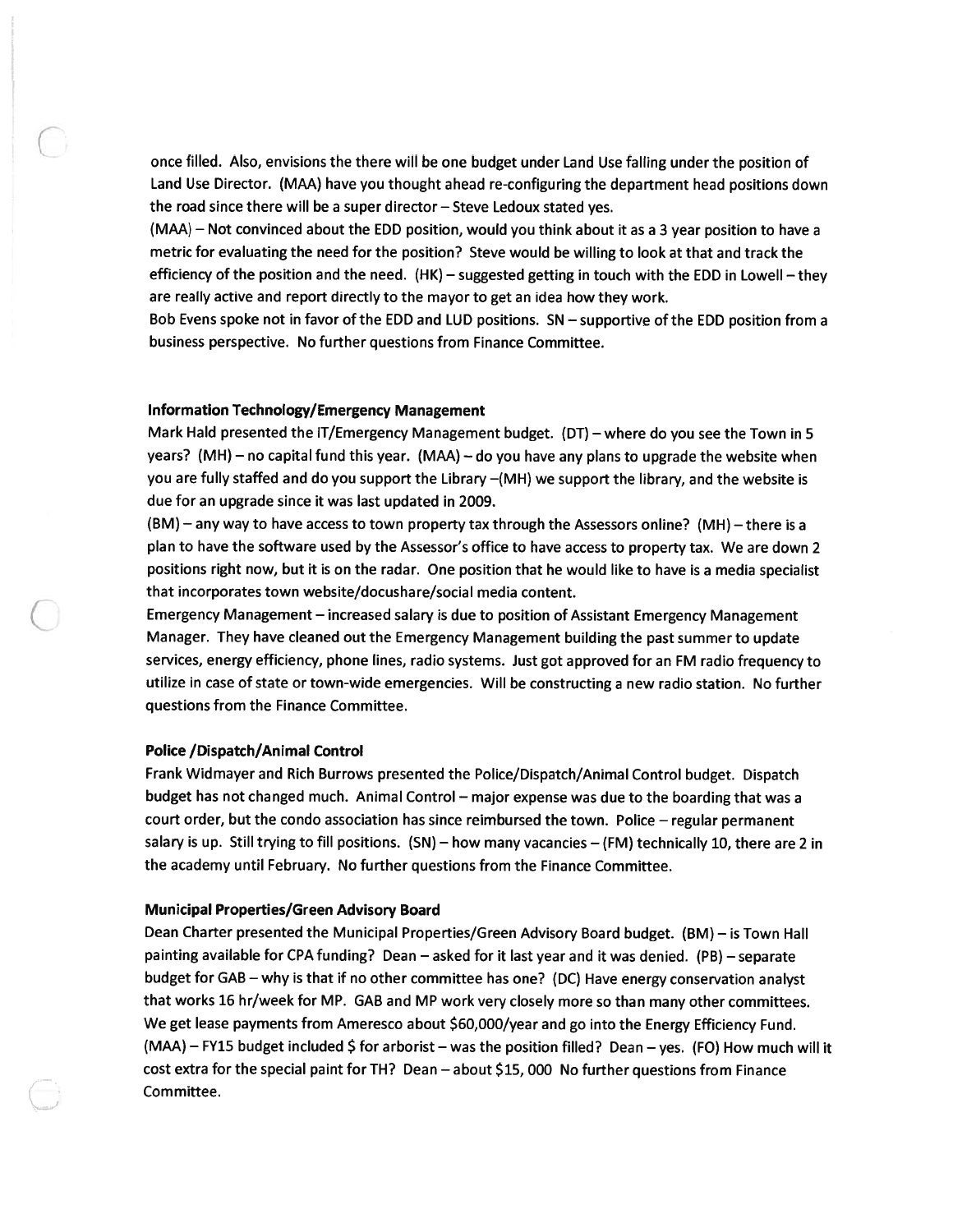## Natural Resources/Cemetery

Tom Tidman presented the Natural Resources/Cemetery budget. Up 2% from last budget — water use at cemetery was up <sup>a</sup> bit.

(DT) — was is the status of the purchase of the Harris Street Property — did we buy it? (SL) — no we have not. The project was dropped before Town Meeting. No further questions from Finance Committee. Recreation/Celebrations

Cathy Fochtman presented the Recreation/Celebration budget. The budget is level and reduced by .3%. Celebrations are less with about \$9000 due to the reduction of the Police Detail requirement. (KG) — will the increase of minimum wage will affect her operation. (CF) — yes it will. DOL will not impose this increase on Camps (CITs, counselors). Lifeguards and snack bar seasonal employees will be imposed on this. Will have to adjust our fees accordingly.  $(MG)$  - July  $4<sup>th</sup>$  celebrations' donations pay for transportation and the Sherriff's Department? (CF) — no the Town does.

 $(MAA)$  – are your programs self funded –  $(CF)$  – yes.

 $MAA - Are the in and cuts of Receration programs – how much  $\xi$  goes in and out – Cathy I would have to$ look that up.

No further questions from Finance Committee.

## Fire

Pat Futterer presented 3 budgets, Fire Alarm Revolving, Ambulance Enterprise.

(DT) — what is the life expectancy on the large items? Pat — engine is 5, pump is 10, and ladder is 15, but I don't have the exact numbers. We are looking at <sup>a</sup> possible lease idea with the Town Manager.

(KG)— Have you thought about <sup>a</sup> Community Paramedicine. (PF) —we, like many departments are beings asked to more with less. We have <sup>a</sup> Nursing Service that is already practicing this. We already go into homes and assess if their home/living conditions safe. <sup>I</sup> would rather have nursing service take care of this. <sup>I</sup> see it <sup>s</sup> <sup>a</sup> liability issue if we assess patients to see if they need further medical care. Ambulance is down, payroll is down, EMT stipend down due to missing staff (short staffed).

Fire Alarm is level funded.

No further questions from Finance Committee

## Health/Nursing/Transportation

Doug Haley presented the Health/Nursing/Transportation budget. Doug announced this is his last Budget Saturday with his anticipated retirement this year. He has attended every Budget Saturday since the very first one. (PB) – who will run the transportation – (DH) – it will go out to bid.

(SN) — what is <sup>a</sup> fixed route? (DH) It will run 11 hours <sup>a</sup> day <sup>7</sup> days <sup>a</sup> week. Need to work with Planning to fully define the actual 13 mile route.

(JA) — does the transportation with cross town, engineering, road runner — do they overlap? (DH) Transportation enterprise fund covers the hard operations- vans, drivers, etc. Cross Town handles the soft operation — dispatchers.

 $(MB)$  – Will fixed route system still have the dial a ride? Doug – yes. No further questions from Finance Committee.